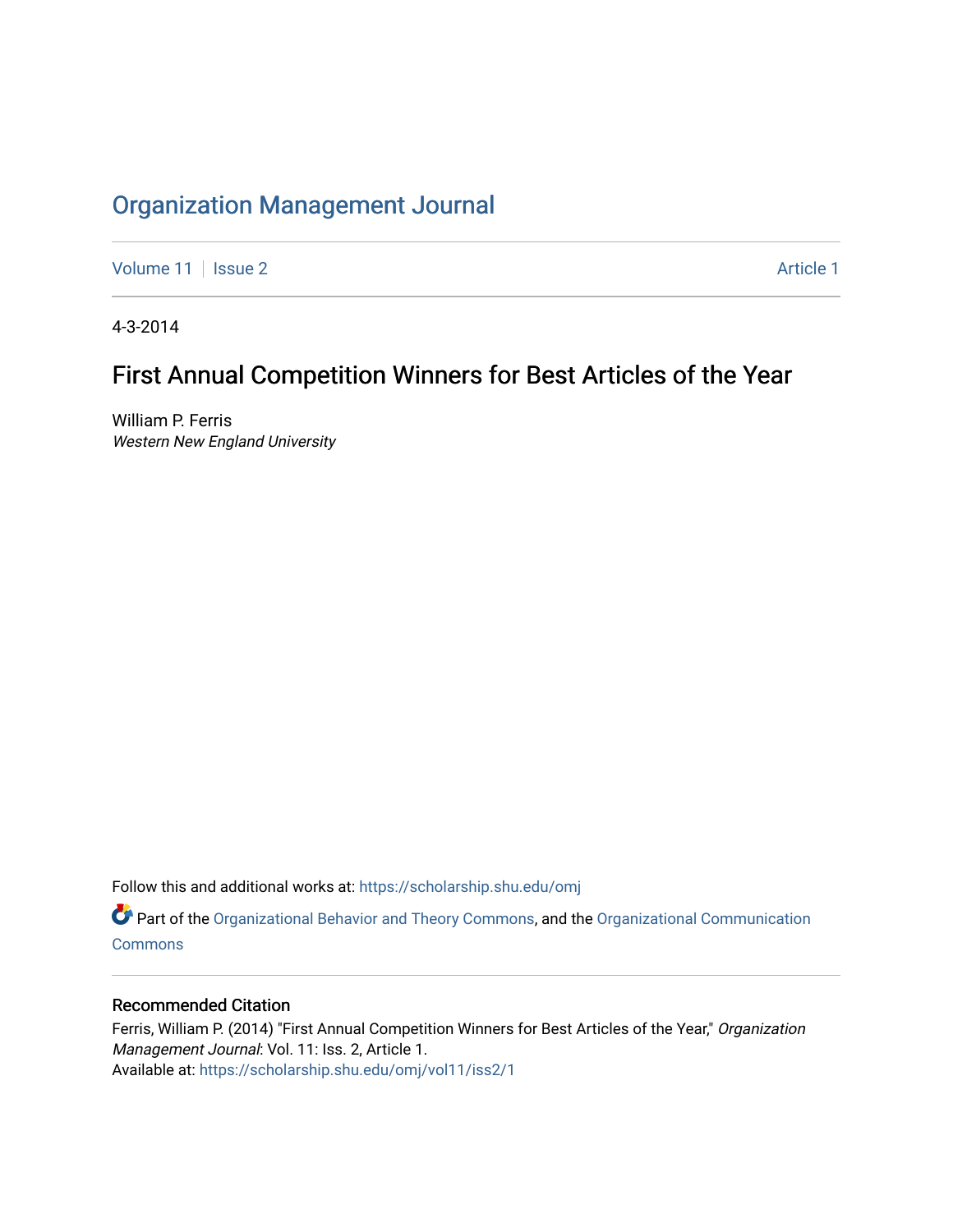### **EDITORIAL**

## **First Annual Competition Winners for Best Articles of the Year**

### **Plus Articles on Work***/***Family Conflict, Entrepreneurial Orientation, Phenomenology, and an Experiential Exercise for HR**

#### **William P. Ferris[1](#page-1-0)**

<span id="page-1-0"></span>*Editor-in-Chief* <sup>1</sup>*College of Business, Western New England University, Springfield, Massachusetts, USA*

We want to begin by thanking the Eastern Academy of Management Fellows as well as our publisher, Routledge, Taylor & Francis for their kind donations of a total of \$500 to fund the two Best Articles of 2013 (Volume 10, Numbers 1, 2, 3, and 4) in the two categories of Best Research Article and Best Management Education Article. The 2013 winning categories will split the award money. The winning articles went through a careful selection process in which co-editors Kristin Backhaus, Randy Sleeth, Barbara Ritter and Cathy Giapponi nominated two articles in each category. Then, a second committee comprised of three past co-editors who served *Organization Management Journal (OMJ)* for more than five years apiece—Don Gibson, Alvin Hwang, and Steve Meisel made the final selections. Drum roll, please!

We are happy to announce that the award for Best Research Article of 2013 went to Jeffrey Gauthier, who will be teaching at SUNY Plattsburgh in September, for his article, "Institutional Theory and Corporate Sustainability: Determinant Versus Interactive Approaches" (Volume 10(2) pp. 86–96). Jeffrey, who completed his studies this past year at the University of Massachusetts, had his article published in the Current Empirical Research section of the Summer issue.

The award for the Best Management Education Article of 2013 went to Robert L. Laud of William Paterson University and Matthew S. Johnson of Columbia University, for their article entitled, "Progress and Regress in the MBA Curriculum: The Career Practice Skills Gap" (Volume 10(1), pp. 24–35). Laud and Johnson's article appeared in the Teaching & Learning section of the Spring issue.

It is our intention to select award winners in these two categories from among all sections of the journal every year, so if you submit an article to *OMJ*, you are automatically entered into the competition!

In this issue, we are pleased to present three articles in the Current Empirical Research section and one each in Teaching & Learning and First Person Research. The first two deal with work*/*family conflict issues. In "Older-Worker-Friendly Policies and Affective Organizational Commitment," Kerri Anne Crowne, Jeremy Cochran, and Caryl E. Carpenter break new ground in the work and family balance literature by focusing on the older workers' needs. Their study shows that older workers who were employed at organizations that had older-worker-friendly (OWF) policies demonstrated a greater level of affective organizational commitment to those organizations, giving rise to the ramification that organizations should generate such policies if they wish to retain satisfaction and retention among veteran employees whose skills and talents they value. In the second article, "Linking Interactional Justice to Work-to-Family Conflict: The Mediating Role of Emotional Exhaustion," Ivy A. Kyei-Poku finds that perceptions of unfair treatment by supervisors negatively impact work-to-family conflict. Her hypothesis that emotional exhaustion mediates the relationship between interactional justice and work-to-family conflict is borne out by her study. The third article, "An Examination of Entrepreneurial Orientation in Dedicated Biotechnology Firms: Context Matters," by Dorothy Mary Kirkman and dt ogilvie looks at a different, perhaps more specialized subject. Exploring the entrepreneurial orientation (EO) of a specific type of pharmaceutical firm, the dedicated biotechnology firm (DBF), they find that public DBFs had higher overall EO scores, that new firms are higher in risktaking than older firms, and that DBFs operating in clusters are



Address correspondence to William P. Ferris, Professor of Management, College of Business, Western New England University, Springfield, MA 01119, USA. E-mail: omj@wne.edu